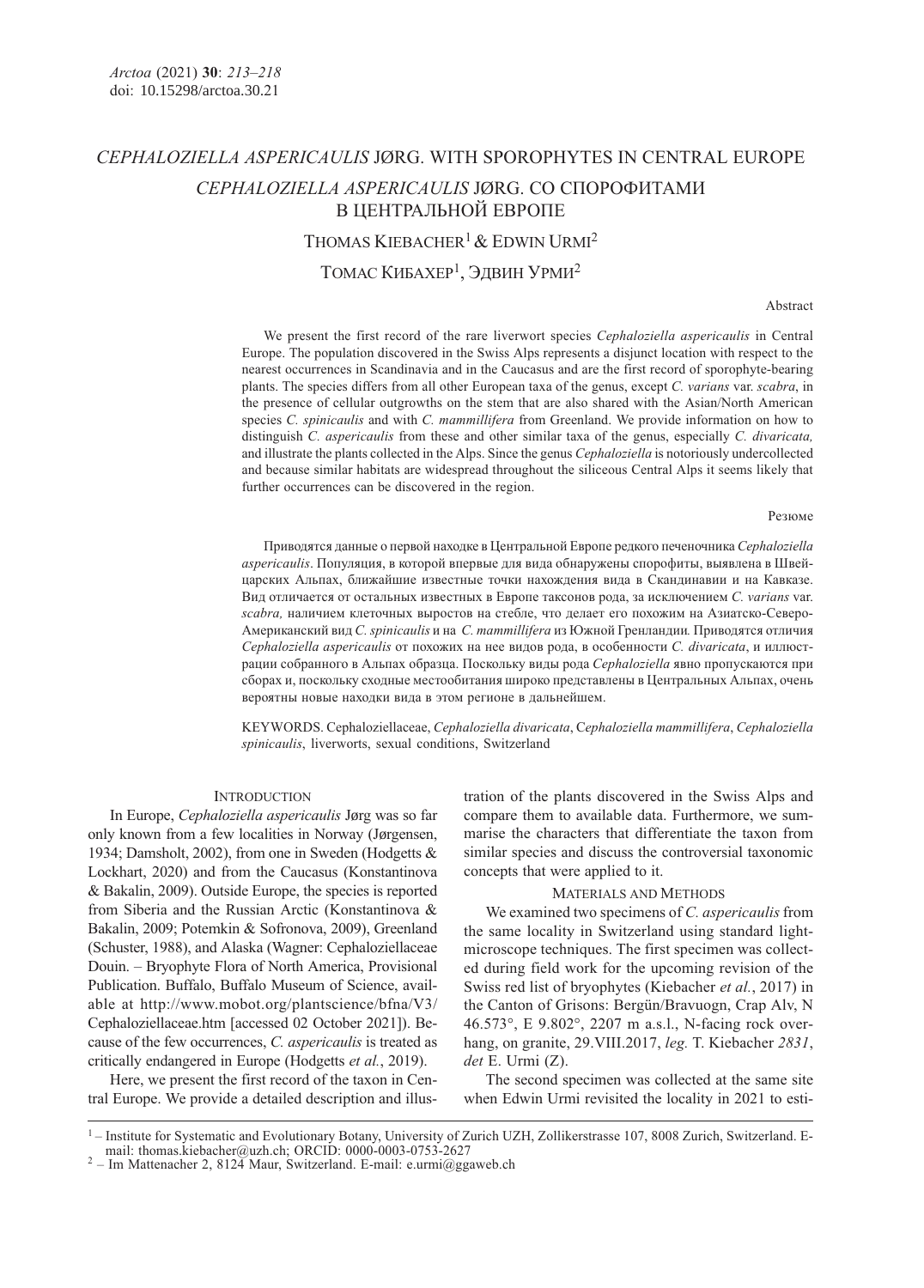mate the population size, to better describe the habitat and to collect additional material for a better estimation of the morphological variability (Urmi 11'105, 21.IX.2021, priv. herb. E. Urmi; Fig. 1).

## **RESULTS**

Description of the plants collected in Switzerland (Figs. 2–3). Plants small and rigid, as rarely branched,  $\pm$ scattered shoots of less than 5 mm length and 0.15– 0.25 μm width, green. Stem 50–80 μm wide, rough from 1- to 3-celled cellular outgrowths, which are often densely arranged in longitudinal rows forming ridges. Underleaves usually large on sterile shoots, sometimes nearly as long as lateral leaves and ±bifid. Lateral leaves ±contiguous, bilobed for more than half the length, lobes mostly 7–8 cells wide at base, margins with or without 1-celled teeth, towards base with conical projections on the abaxial surface, lobe apices early hyaline; leaf cells thick-walled, coarsely papillose; many papillae hemispherical, the largest ones about half as wide as the cells; apical cell of the lobes spiniform, usually ca  $1.5 \times$  as long as wide and with remarkably incrassate apical wall. Leaf cells 9–12 μm wide, at margins  $10-11(-12)$  μm long. Gemmae few, ±fusiform, 2-celled, pale purplish, 14–21  $\times$  8–11 µm. Sexual condition possibly variable: We observed paroicy (but with poorly developed antheridia) on two shoots and also shoots without any trace of antheridia in leaf axils below perianths; we have not observed purely male shoots. Bracts larger than the leaves and more spinosely dentate. Perianth mouth crenulate with narrow and very thick-walled cells.

Sporophytes ripe, but setae not yet elongated. Capsules ca  $0.3 \times 0.2$  mm, with 2-stratose wall, both cell layers with only radial cell wall thickenings (nodular in surface view). Elaters 5–8 μm wide, bispiral with 1–2 μm wide bands. Spores 7–10 μm in diameter, surface verruculose.

Due to the large papillae that cover the whole surface, the aspect of the plants is rather fuzzy. The shape and size of the oil bodies and their number per cell is therefore difficult to ascertain. They seem homogeneous and spherical or ellipsoidal.

Fig. 1. The site in Switzerland where *Cephaloziella aspericaulis* has been found. Photo: © N. Schnyder.

Population size. The plants grew on a small spot of much less than one square meter. No additional occurrences could be found in the surrounding area, but many potential sites are inaccessible.

Habitat. In the crevices under the overhang where C. aspericaulis was collected the species grows intermixed with Amphidium mougeotii (Schimp.) Schimp., Eremonotus myriocarpus (Carrington) Pearson, Diplophyllum taxifolium (Wahlenb.) Dumort. and, among other algae, Trentepohlia cf. aurea (L.) Mart. Furthermore, close to it we found Tetrodontium repandum (Funck) Schwägr., Blindia acuta (Hedw.) Bruch & Schimp., and Tritomaria quinquedentata (Huds.) H. Buch.

#### **DISCUSSION**

Cephaloziella aspericaulis was described from Norway (Jørgensen, 1934) at species rank. Later on, it was treated as a synonym of Cephaloziella starkei var. scabra (M. Howe) L. Clark & Frye by Müller (1957, p. 1050), and as var. aspericaulis (Jørg.) R.M. Schust. of C. byssacea (Roth) Warnst. by Schuster (1980). At present, Cephaloziella aspericaulis is mostly accepted at species rank (e.g., Damsholt, 2002, 2013; Schumacker & Váňa, 2005; Söderström & al., 2016). However, to date no molecular data are available and consequently the phylogenetic position as well as the appropriate rank of the taxon are uncertain. The morphological similarities indicate a close relation to the highly variable C. divaricata. The different expressions of this species, especially C. divaricata var. scabra (M. Howe) Haynes (=Cephaloziella divaricata var. asperifolia (Taylor) Damsh. according to Söderström et al., 2002) should be considered in a taxonomic revision of the taxon. Cephaloziella divaricata var. scabra like C. aspericaulis has cell-projections on the abaxial leaf surface. Cephaloziella aspericaulis may furthermore be related to some south-hemispherical taxa, e.g., C. pulcherrima R.M. Schust subsp. sphagnicola R.M. Schust. (Schuster, 1971).

The species epithet of C. *aspericaulis* refers to the rough stem surface that is due to teethlike outgrwths and, occasionally, paraphyllia. This morphological peculiarity is rare in the genus and else in Europe only known from C. varians var. scabra (S.W. Arnell) Damsh. Furthermore, it is shared with C. spinicaulis Douin, known from Asia and North America (e.g., Schuster, 1980) and with C. mammillifera R.M. Schust. & Damsh. from Greenland (Schuster, 1988). Cephaloziella varians var. scabra was formally treated as synonym of C. mammillifera by Damsholt (2013) but the taxonomic relations of these two taxa are not conclusively clarified (Damsholt, 2002, 2013). In C. varians var. scabra and C. mammillifera the roughness of the stems is much less developed (usually only towards shoot apices) than in C. aspericaulis and not due to cellular outgrowths but due to pro-

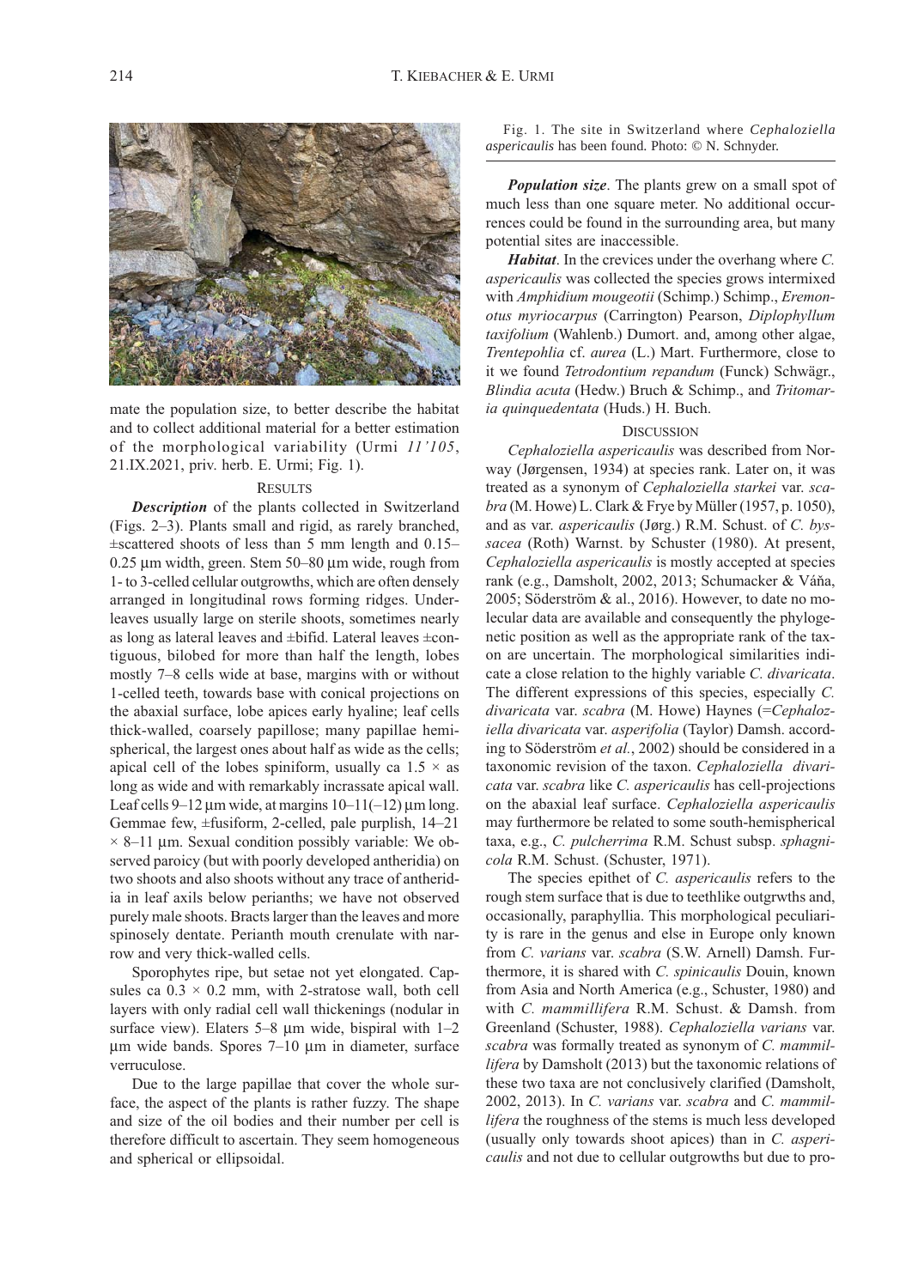

Fig. 2. *Cephaloziella aspericaulis* (from Kiebacher *2831* and Urmi *11'105*). A: Habitus; B: Shoot, antical view; C: Part of a shoot, postical view with underleaves (in black); D: Female plant with perianth, lateral view; E: Lateral leaves; F: Underleaves; G: Female bract; H: Apical part of a perianth; I: Cross section of a stem with a rhizoid; J: Leaf with cell structure, left half with papillae indicated; K: Leaf lobe with papillae and oil bodies (black dots) indicated; L: Underleaf; M: Gemmae; N: Part of perianth mouth with elongated cells. Scales: A 1 cm; B, C, D 500 μm; E, F, G, H 100 μm; I, J, K, L, M, N 50 μm; M 20 μm. Drawings: E. Urmi, CC BY-NC-SA 4.0.

tuberant cells of the cortex (Tab. 1). They are furthermore easily distinguished by the indistinct underleaves from C. aspericaulis. In C. spinicaulis the whole plant, including abaxial leaf surfaces are covered with spines formed by cellular outgrowths, whereas in C. aspericaulis cellular outgrowths are confined to the stems, and cell-projections from the abaxial leaf base. Furthermore, in C. spinicaulis the cuticula is smooth whereas in C. aspericaulis it is distinctly papillose (Tab. 1, Figs. 2–3). In C. divaricata the cuticle is at most verruculose with

few papillae. Apart from the roughness of the stem the elongated apical cell of the leaf lobes clearly differentiates C. aspericaulis from C. divaricata var scabra.

The description of a variety in C. varians that is characterised by rough stems could indicate that this characteristic may facultatively be expressed also in other species, possibly in response to certain ecological conditions. Interestingly, but without giving details, Köckinger (2017) reports the occurrence of morphs of C. divaricata in Austria that approach C. aspericaulis.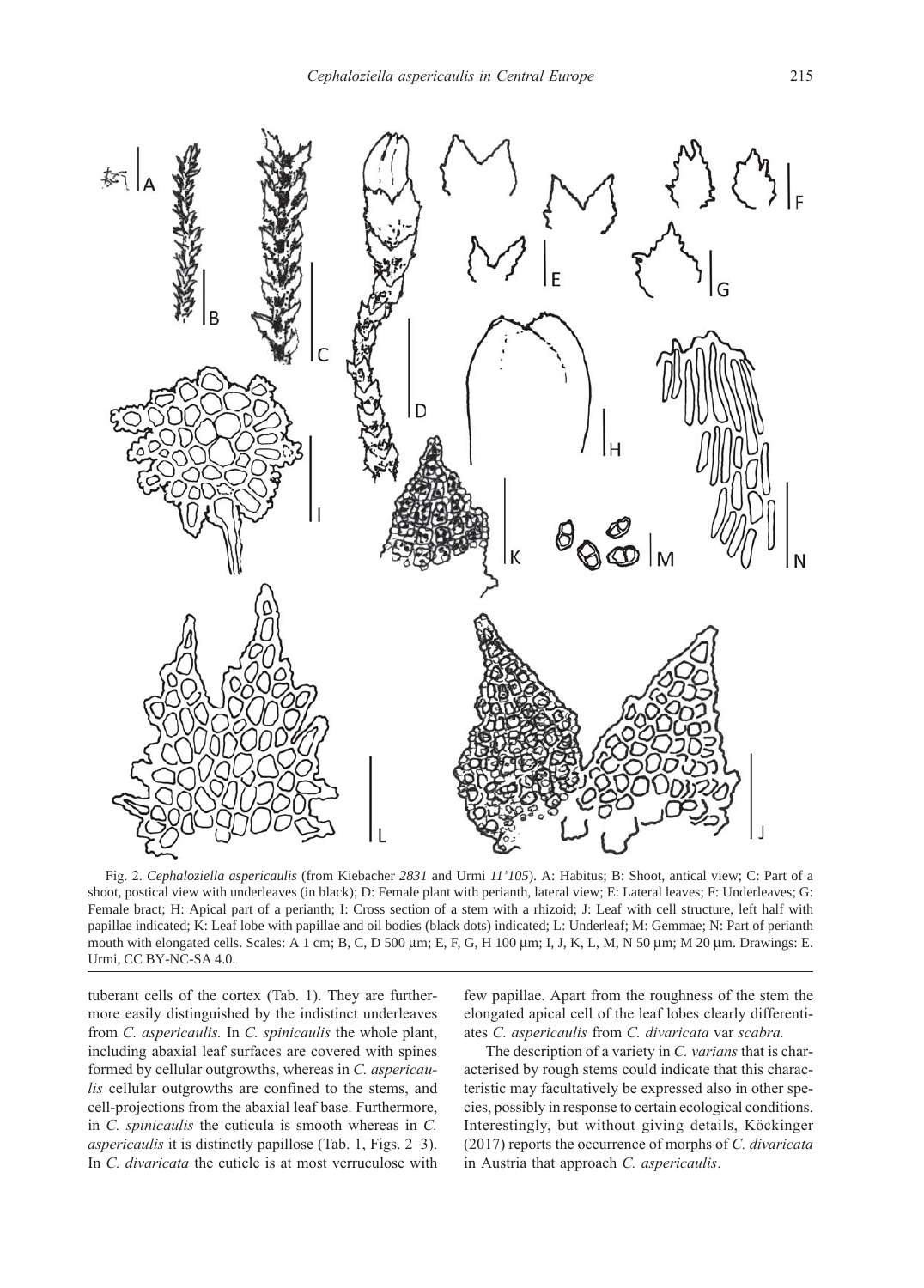

Fig. 3. Cephaloziella aspericaulis (from Kiebacher 2831). A: Fertile shoot with perianth; B: Vegetative shoot, antical view; C: Part of a shoot, lateral view, with underleaf (left), lateral leaf (right) and rhizoids (bottom); D: Apex of fertile shoot with bracts and perianth mouth; E: Lateral leaves; F: Stem with teeth-like cellular outgrowth. Scales: A 200 μm; B–F 50 μm. Photos: T. Kiebacher, CC BY-NC-SA 4.0.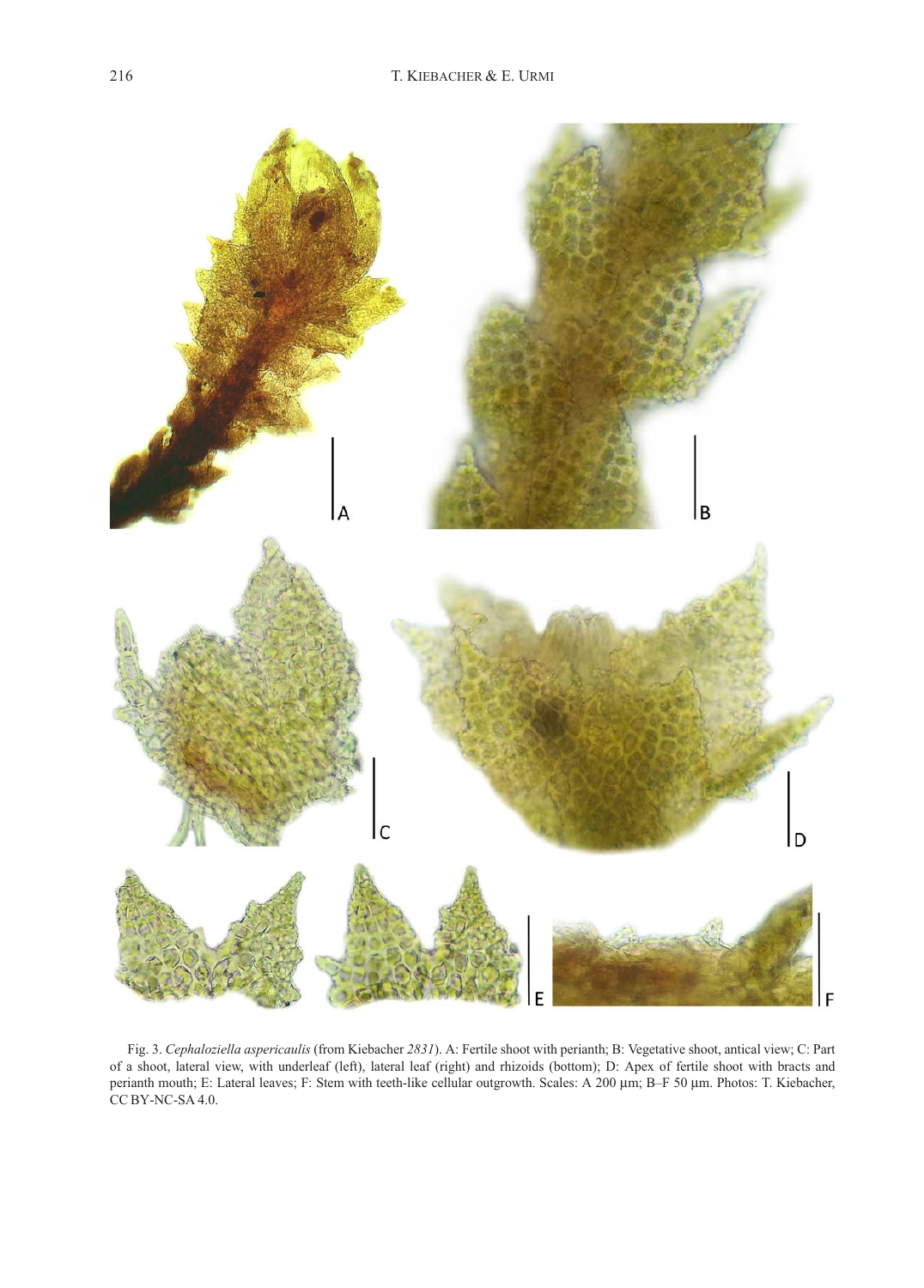With respect to the descriptions of C. *aspericaulis* in the protologue (Jørgensen, 1934), in Schuster (1988) and in Damsholt (2002) the Swiss collections exhibit some differences in size (shoots  $0.15-0.25$  vs.  $0.25-0.36$   $\mu$ m wide), in colour (green [except gemmae] vs. usually secondarily pigmented), in leaf arrangement (±contiguous vs. distant) and in underleaf size (some nearly as long as lateral leaves vs. half the size). All these characters are notoriously very variable and the absence of pigmentation may be due to the little exposed microhabitat. In the Swiss plants the characters known to be relevant for the identification of the species in the genus Cephaloziella best fit the features reported in the protologue (Jørgensen, 1934) and in other literature, especially the excellent drawings by Annette Pagh (in Damsholt, 2002) based in part on the lectotype of the species and by Rudy Schuster (in Schuster, 1988). The most indicative key characters of C. aspericaulis differentiating it from C. divaricata are the outgrowths from the stem surface, the elongated apical cell of the leaf lobes and the coarse and abundant papillae. These are clearly demonstrable in the alpic population.

The type material is sterile (Jørgensen, 1934; cf. Schuster, 1980; Damsholt, 2002) and although Schuster (1988) reports to have seen male plants, neither him nor Damsholt (2002, 2013) provide a description or figure of them. According to Konstantinova (in litt.), there are specimens from Russia with perianths and androecia but none with sporophytes. As we could not find any report of sporophytes elsewhere, our alpic population is the first fertile one ever found. The discovery of C. aspericaulis in the Alps is furthermore a substantial expansion of the known distribution range of the taxon. The population in the Alps represents a disjunct location with respect to the nearest occurrences in Scandinavia and in the Caucasus (Hodgetts & Lockhart, 2020; Konstantinova & Bakalin, 2009).

Among the species associated with C. aspericaulis at the collection site in Switzerland Amphidium, Eremonotus, and Blindia indicate some content of bases in the substrate. Such habitats and this set of species are not uncommon (except maybe T. repandum) in the siliceous parts of the Alps, although not always easy to access. Furthermore, according to the relatively few collections of the genus in Z+ZT, the genus is significantly undercollected, at least in Switzerland. Consequently, it seems likely that further occurrences of C. aspericaulis can be found in the siliceous parts of the Alps if specifically searched for.

### ACKNOWLEDGMENTS

We warmly thank Norbert Schnyder for his help with fieldwork and for providing a photo of the locality and the two reviewers for their useful advices.

#### LITERATURE CITED

- DAMSHOLT K. 2002. Illustrated flora of Nordic liverworts and hornworts. – Lund, Nordic Bryological Society, 837 pp.
- DAMSHOLT, K. 2013. The liverworts of Greenland. Lund, Nordic Bryological Society, 626 pp.
- HODGETTS, N., M. CÁLIX, E. ENGLEFIELD, N. FETTES, M. GARCÍA CRIADO, L. PATIN, A. NIETO et al. 2019. A miniature world in decline: European Red List of Mosses, Liverworts and Hornworts. – Brussels, IUCN, 87 pp.
- HODGETTS, N. & N. LOCKHART. 2020. Checklist and country status of European bryophytes – Update 2020. – Irish Wildlife Manuals 123:  $1 - 214.$
- JØRGENSEN, E. 1934. Norges Levermoser. Bergens Museums Skrifter 16: 1–343, maps I–XXV.
- KIEBACHER, T., J. STEFFEN, M. MEIER, A. BERGAMINI, H. HOF-MANN, N. MÜLLER, M. REIMANN, N. SCHNYDER, & E. URMI. 2017. Missionen, Dauerflächen und verschollene Arten – Neues von der Roten Liste der Moose. – Meylania 60: 8–14.
- KÖCKINGER, H. 2017. Die Horn- und Lebermoose Österreichs (Anthocerotophyta und Marchantiophyta). Catalogus Florae Austriae, Teil II, 2. Heft. – Wien, Österreichische Akademie der Wissenschaften, Wien, 382 pp.
- KONSTANTINOVA, N. A. & V. A. BAKALIN. 2009. Checklist of liverworts (Marchantiophyta) of Russia. – Arctoa 18: 1–64.
- MAMONTOV, Y.S. & A.A. VILNET. 2017. Cephaloziella konstantinovae (Cephaloziellaceae, Marchantiophyta), a new leafy liverwort species from Russia and Mongolia identified by integrative taxonomy. – Polish Botanical Journal 62: 1–19.
- MÜLLER, K. 1957. Die Lebermoose Europas. 2 Abth. In: L. Rabenhorst's Kryptogamen-Flora von Deutschland, Oesterreich und der Schweiz, 3 Aufl., 6 Band, Leipzig, Akademische Verlagsgesellschaft Geest & Portig, pp. 757–1365.
- PATON, J.A. 1999. The liverwort flora of the British Isles. Colchester, Harley Books, 626 pp.
- [POTEMKIN, A.D., & E.V. SOFRONOVA] ПОТЁМКИН А.Д., Е.В. СОФРОНОВА. 2009. Печеночники и антоцеротовые России. – [Liverworts and hornworts of Russia. 1]. СПб-Якутск, Бостон-Спектр [St. Petersburg-Yakutsk, Boston-Spektr]: 368 pp.
- SCHUMACKER, R. & J. VÁŇA. 2005. Identification keys to the liverworts and hornworts of Europe and Macaronesia (distribution and status). 2nd revised edition. – Poznań, Sorus, 211 pp.
- SCHUSTER, R.M. 1971. Studies on Cephaloziellaceae. Nova Hedwigia 22: 121–265.
- SCHUSTER, R.M. 1980. The hepaticae and anthocerotae of North America east of the hundredth meridian, Volume IV. – New York, Columbia University Press, 1334 pp.
- SCHUSTER, R.M. 1988. The hepaticae of South Greenland. Beihefte zur Nova Hedwigia 92: 1–255.
- SÖDERSTRÖM, L., E. URMI & J. VÁŇA. 2002. Distribution of Hepaticae and Anthocerotae in Europe and Macaronesia. – Lindbergia 27: 3–48.
- SÖDERSTRÖM, L., S. HAGBORG, M. VON KONRAT, SH. BARTHO-LOMEW-BEGAN, D. BELL, L. BRISCOE, E. BROWN ET AL. 2016. World checklist of hornworts and liverworts. - PhytoKeys 59: 1-821.

Received 6 October 2021 Accepted 10 November 2021